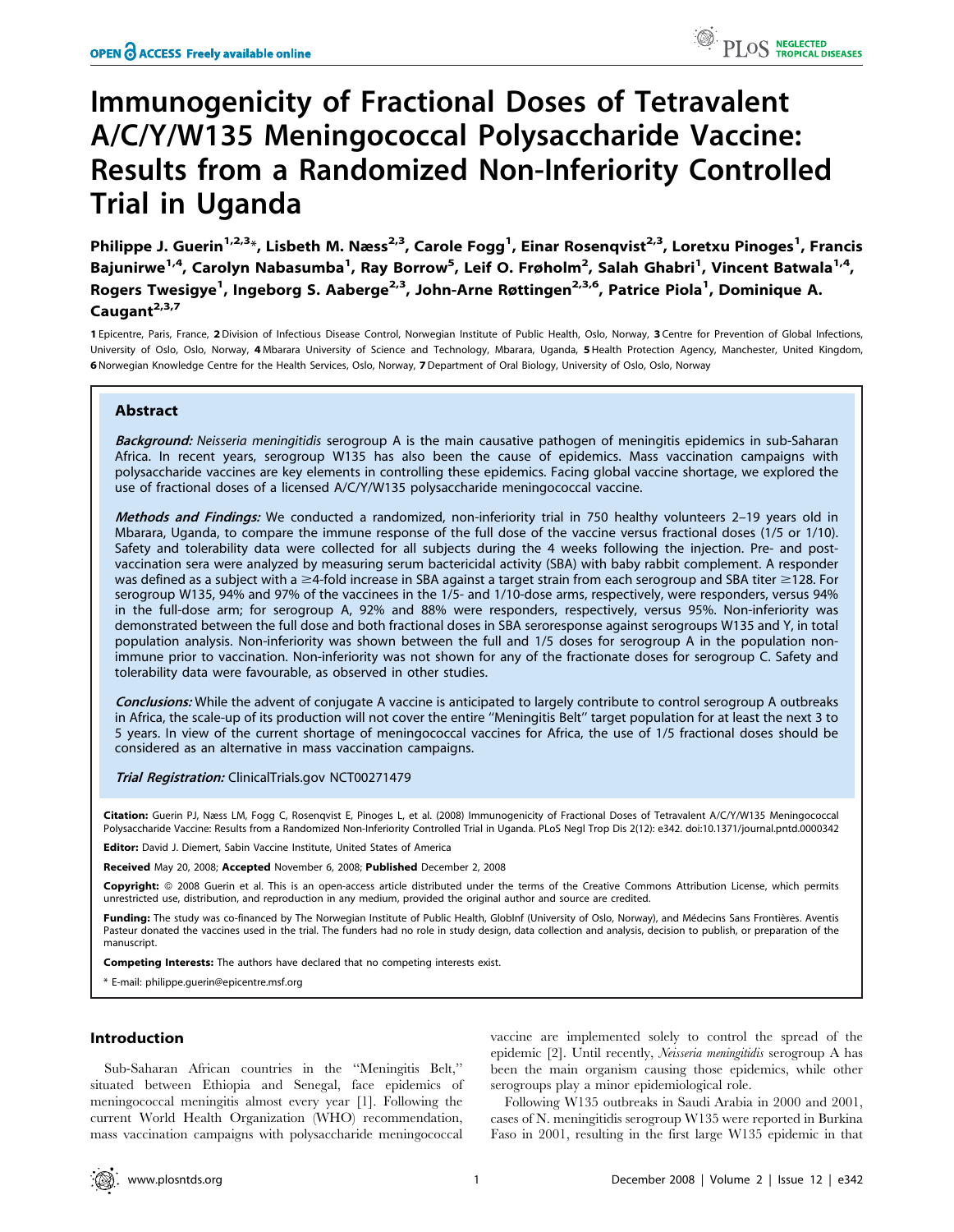## Author Summary

Meningitis are infections of the lining of the brain and spinal cord and can cause high fever, blood poisoning, and brain damage, as well as result in death in up to 10% of cases. Epidemics of meningitis occur almost every year in parts of sub-Saharan Africa, throughout a high-burden area spanning Senegal to Ethiopia dubbed the ''Meningitis Belt.'' Most epidemics in Africa are caused by Neisseria meningitidis (mostly serogroup A and W135). Mass vaccination campaigns attempt to control epidemics by administering meningococcal vaccines targeted against these serogroups, among others. However, global shortages of these vaccines are currently seen. We studied the use of fractional (1/5 and 1/10) doses of a licensed vaccine to assess its non-inferiority compared with the normal full dose. In a randomized trial in Uganda, we found that immune response and safety using a 1/5 dose were comparable to full dose for three serogroups (A, Y, W135), though not a fourth (C). In light of current shortages of meningococcal vaccines and their importance in fighting meningitis epidemics around the world, we suggest fractional doses be taken under consideration in mass vaccination campaigns.

country in 2002 [3,4]. This outbreak raised serious concerns regarding the availability of a vaccine protecting against that serogroup, i.e., a tetravalent A/C/Y/W135 polysaccharide vaccine (PSV). Mass vaccination of the population in Burkina Faso with the tetravalent PSV was not possible because of the global shortage in supply, in addition to its cost. In 2003, GlaxoSmithKline began producing a trivalent A/C/W135 polysaccharide vaccine for approximately USD1.50/dose, which was used in Burkina Faso in another epidemic the same year [5].

Since then however, availability and affordability of the tetravalent or trivalent polysaccharide vaccines remain uncertain every year. The production of the bivalent A/C polysaccharide vaccine has been considerably reduced since 2005 and the quantity of vaccines to be produced in the next 3 to 5 years is uncertain [6,7]. In case of simultaneous large outbreaks in different countries, the supply of meningococcal PSV for the coming meningitis seasons is unlikely to be sufficient to cover vaccination needs (Perea W., WHO, personal communication, March 2008). Conjugate meningococcal vaccines, are not expected to be available and affordable in large quantities to cover the need for Africa over the next several years [7–9].

The current dose of the licensed tetravalent PSV developed in the  $1970s$  contains  $50 \mu g$  of each polysaccharide component. Studies in the 1970s and 1980s have shown that lower doses of polysaccharide were as effective as  $50 \mu g$  in inducing bactericidal antibody levels that should be protective against disease in adults in the US [10–14].

To test if fractionate doses might also be protective in an African population and in younger age groups, we conducted a clinical vaccine trial in Uganda to evaluate the potential use of fractional doses of meningococcal tetravalent PSV to control disease outbreak caused by  $N$ . *meningitidis*. The study population selected for the trial was 2–19 years of age, i.e., the population at highest risk of the disease and the primary target of mass vaccination campaigns in Africa during epidemics [15].

## Methods

#### Study design and population

The study design was a randomized, single-blind controlled trial. Three arms were defined in the trial: group 1 received a dose

of 50 mg of each component of tetravalent PSV, i.e., a full dose of the licensed vaccine; group 2 received a 1/5 volume of tetravalent PSV (10  $\mu$ g of each component); and group 3 received a  $1/10$ volume of tetravalent PSV (5 µg of each component).

The study was conducted in the rural area of Kinoni, Rwampara County, Mbarara District, Uganda. This location was chosen on the basis of the following criteria: i, this area had not experienced recent epidemics of meningococcal meningitis; ii, the study population was considered to be stable; iii, the health subdistrict was considered a suitable site for this interventional study because it has a long-standing collaboration with Mbarara University, Department of Community Health.

The recruitment of participants for the clinical trial was done on a voluntary basis. Volunteers aged 2–19 years old were recruited in proportions matching the Ugandan age distribution of the 2–19 years old extracted from the ''2002/03 Uganda National Household Survey.'' Volunteers were residents of Mbarara district, living within a 15-km radius of the vaccination site, with no plans of moving from the area during the study period. Community awareness meetings were held with local leaders and field workers from the study team, who then went house to house to get a list of people who were willing to participate. Participants came to the study site on a planned date. Refusal rates were not recorded in order to avoid unnecessary pressure on the communities.

## Objectives and outcomes

This study aimed to demonstrate non-inferiority in the immune response of doses corresponding to 1/5 and/or 1/10 of the amount of the full dose of a licensed A/C/Y/W135 polysaccharide vaccine (Menomune, Sanofi Aventis) and to evaluate the tolerability of these vaccinations. The primary endpoint was the proportion of responders defined by immunogenicity criteria at four weeks after vaccination based on SBA titers. The secondary endpoint considered the IgG response (Elisa).

#### Sample size calculation

The sample size was calculated by choosing a one-sided 0.05 level of significance and power of 80%. Expecting equal proportions of responders in all groups given the vaccine being 80%, and assuming a non-inferiority margin of 10%, this gave a required sample size n of 198 persons in each group. Because the reference group (full dose) was used for two comparisons, a correction of  $(N=n^*)$  $\sqrt{\text{number of comparisons}}$  was applied [16], bringing that group to 280. The calculations have been performed using nQuery Advisor.

#### Randomization and allocations

Following consent and a clinical examination, each subject was randomly allocated to one of the 3 dosage groups. The allocation schedule was computer-generated, using a block randomization method, stratified by age group (2 to 4; 5 to 9; 10 to 14 and 15 to 19 years). The researchers responsible for seeing the volunteers allocated the next available number on entry into the trial. The vaccination was given subcutaneously using low-volume syringes (0.5mL BD Micro-Fine insulin syringes), by the same nurse throughout the study, without participant knowledge of the dosage received. A single dose vaccine Menomune vial was used per volunteer, numbered with the study number and stored after vaccination. A full dose injection corresponded to 0.5ml of the vaccine, 1/5 of the dose corresponded to 0.1ml and 1/10 of the dose to 0.05ml.

## Safety

Volunteers were observed for 1 hour following vaccination for adverse events. Safety and tolerability data were collected for all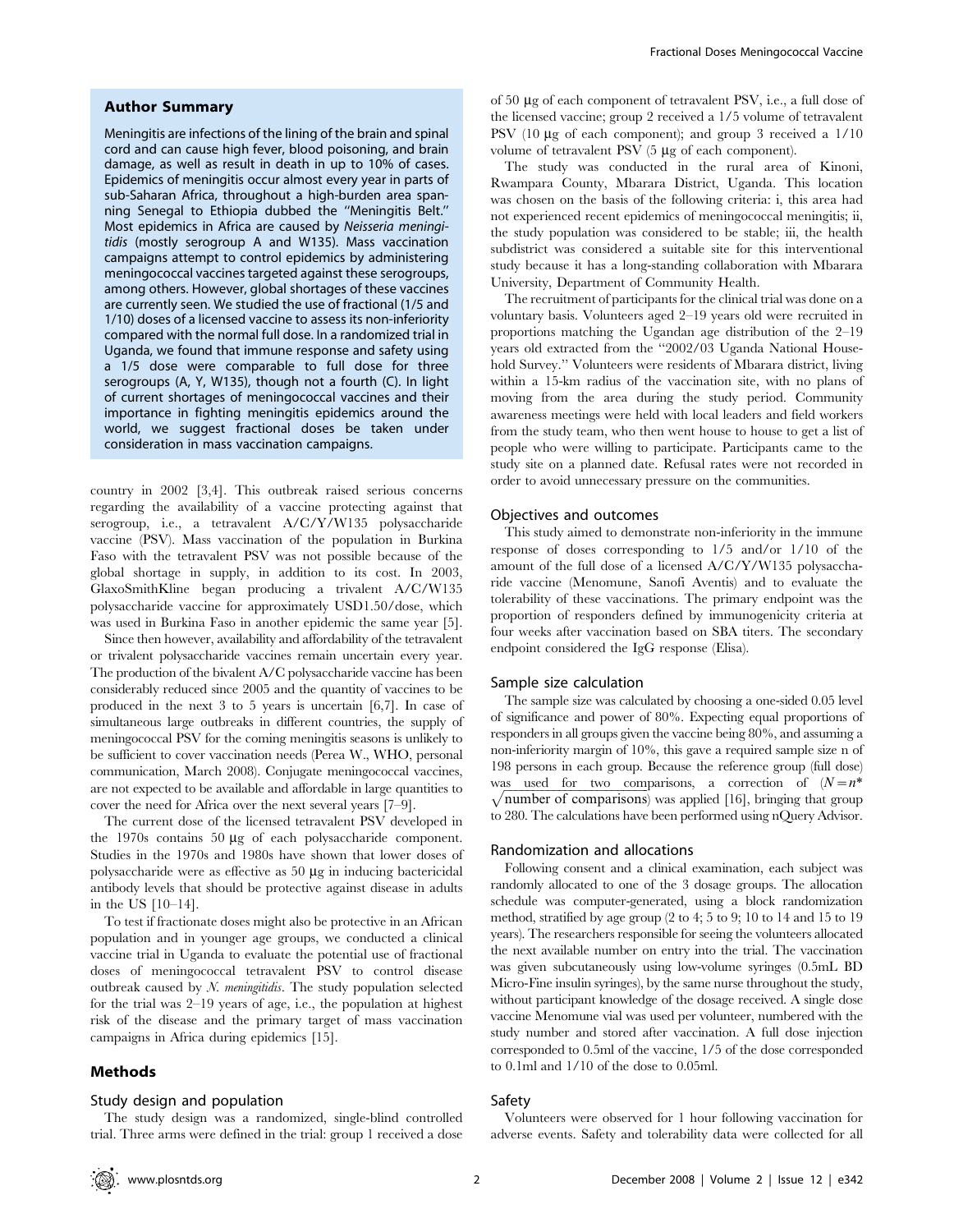volunteers during the 4 weeks following the injection. Safety data were collected during weekly interviews. The intensity of the adverse events was evaluated by clinicians, members of the study team and classified as ''mild,'' ''moderate,'' or ''severe'' using the Common Toxicity Criteria (CTC) grading (http://ctep.cancer. gov/reporting/CTC-3.html, US National Cancer Institute).

# Laboratory analysis

Serum samples (10 mL of whole blood) were collected from each volunteer immediately before vaccination and 4 weeks later, stored at  $-80^{\circ}$ C from the trial to the laboratories. Assays were carried out blinded at the Norwegian Institute of Public Health (NIPH). Immune responses to the different doses of the TPSV were analyzed in serum bactericidal assays (SBA) and enzyme-linked immunosorbent assays (ELISA). SBA was performed against four target strains of the A, C, W135, and Y serogroups: A: F8238 (4/21:P1.20,9); C: C11 (16:P1.7-1,1); W135: M01240070 (NT:P1.18-1,3); and Y: M00242975 (2a:P1.5,2). Heat-inactivated test sera were diluted 2 fold in microtiter plates (starting at serum dilution of 1:4) and incubated for 60 min with bacteria and baby rabbit complement (Pel-Freeze) before plating onto agar plates [17]. Colony-forming units were counted (Sorcerer colony counter, Perceptive Instruments), and bactericidal antibody titers were expressed as the reciprocal of the final serum dilution giving  $\geq$ 50% killing compared with controls (inactive complement/no test serum). External quality control of SBA measurements was performed by Manchester Health Protection Agency (HPA) by analyzing in parallel approximately 10% of samples taken before vaccination and four weeks later. IgG antibodies to each separate polysaccharide A, C, Y, and W135 were measured in ELISA as described by Carlone et al. [18] and modified according to Joseph et al. using the CDC 1992 standard (NIBSC code 99/706) [19].

#### Carriage study

Tonsillo-pharyngeal samples were collected from the volunteers before vaccination and four weeks later. The technique and results of this carriage study are published elsewhere [20]. Volunteers found to be carriers of N. *meningitidis* of a homologous serogroup at any time between the vaccination and four weeks later were excluded from the analysis of response to that polysaccharide.

#### Statistical analysis

For computational purposes, titers  $\leq 4$  were assigned a value of 2. A subject with SBA titer  $\geq 128$  was defined as putatively protected [21]. The Modified Intention To Treat (MITT) population included all randomized and exposed subjects with a defined SBA titer before vaccination and four weeks later. The Per Protocol (PP) population excluded subjects from the MITT presenting protocol violation. Some immunogenicity measures were not planned and described in the statistical analysis of the protocol. For the benefit of the study, the scientific committee coordinating the trial suggested additional statistical analyses: i, the principal criteria to define a responder was reinforced, as not only a 4-fold or greater increase in antibody titer between pre- and post-immunization sera, but also an SBA titer  $\geq$ 128 four weeks after vaccination; ii, we also considered an exploratory population of the MITT, namely the ''non-immune population'' before vaccination, defined as individuals with SBA titers  $\leq$ 128 before vaccination, which is considered the threshold of non-immunity [21–25]. Baseline characteristics were summarized by treatment groups using descriptive statistics (Geometric Mean Titer [GMT] and Geometric Mean Concentration [GMC)] were used for the analysis of the SBA titers and IgG concentrations). McNemar's test was used to compare matched pair titer data before vaccination and four weeks later.

The proportion of adequate responses in each group was expressed as a percentage (''response to vaccine rate''). A 95% confidence interval was calculated for the observed difference in response proportion (full versus fractional dose), and if the upper limit was  $\leq 10\%$ , the fractional dose was considered non-inferior to the full dose. These analyses were performed on MITT, PP, and non-immune subsets of the MITT.

We performed a logistic regression to look at the impact of age among responders by serogroup and by arm. Age was considered in two groups of interest  $(\leq 5$  and  $> 5$  years of age) knowing that in previous studies, eliciting an immune response under 5 was the most critical [11,26].

Data were double-entered using Epidata 3.0 (The EpiData Association, Odense, Denmark). Statistical analyses were performed using STATA 9 (College Station, Texas, USA).

#### Ethics

Written informed consent in the local language was obtained from the parents or guardians of every volunteer  $\leq 18$  years of age or by the volunteers themselves if  $>18$  years. The study was approved by the Faculty Research and Ethics Committee of the Mbarara University of Science and Technology (MUST), the MUST Institutional Review Board, the Uganda National Committee of Science and Technology, and the Regional Committee for Medical Research Ethics in Norway. The trial was registered at Clinicaltrials.gov (NCT00271479).

## Results

#### Study groups

Between 5 July 2004 and 22 September 2004, 763 volunteers from the Kinoni community in Mbarara, Uganda were screened (Figure 1). Among them, 750 volunteers were included, with 291 randomized to the full-dose vaccine arm, 225 to the 1/5-dose arm, and 234 to the 1/10-dose arm.

The demographic and serological baseline characteristics of the population at inclusion before vaccination are displayed in Table 1. For each serogroup, volunteers were not considered in the analyses if an SBA value was missing for either before vaccination or four weeks later. No differences were observed between arms for demographic and serological data.

Natural immunity toward N. meningitidis serogroups A, C, Y, and W135 before vaccination in the study population was measured by the proportion of volunteers with SBA titers  $\geq 128$  before vaccination: 51.4% (382/743) for serogroup A; 22.6% (168/744) for serogroup W135;  $6.2\%$  (45/729) for serogroup C, and  $2.3\%$ (17/741) for serogroup Y.

#### Immunologic response

Protocol deviations leading to exclusion of population are described in Table 2. The primary end point, i.e. proportions of responders per arm and per analyses are reported in Table 3. For serogroup W135, 94.4% (168/178) of the non-immune, vaccinated subjects in the 1/5 dose arm, and  $97.2\%$   $(172/177)$  in the  $1/10$ -dose arm, were responders, compared with 93.7% (207/221) in the full-dose arm. For serogroup A, 92.2% (94/102) and 88.3% (98/111) of non-immune vaccinees in the 1/5- and 1/10-dose arms, respectively, were responders, compared with 94.6% (140/148) in the full-dose arm.

Non-inferiority was demonstrated for serogroups W135 and Y (full dose versus each fractional dose in MITT analyses), but was statistically rejected for serogroups A and C (Table 4). When analyzing only the non-immune population, non-inferiority was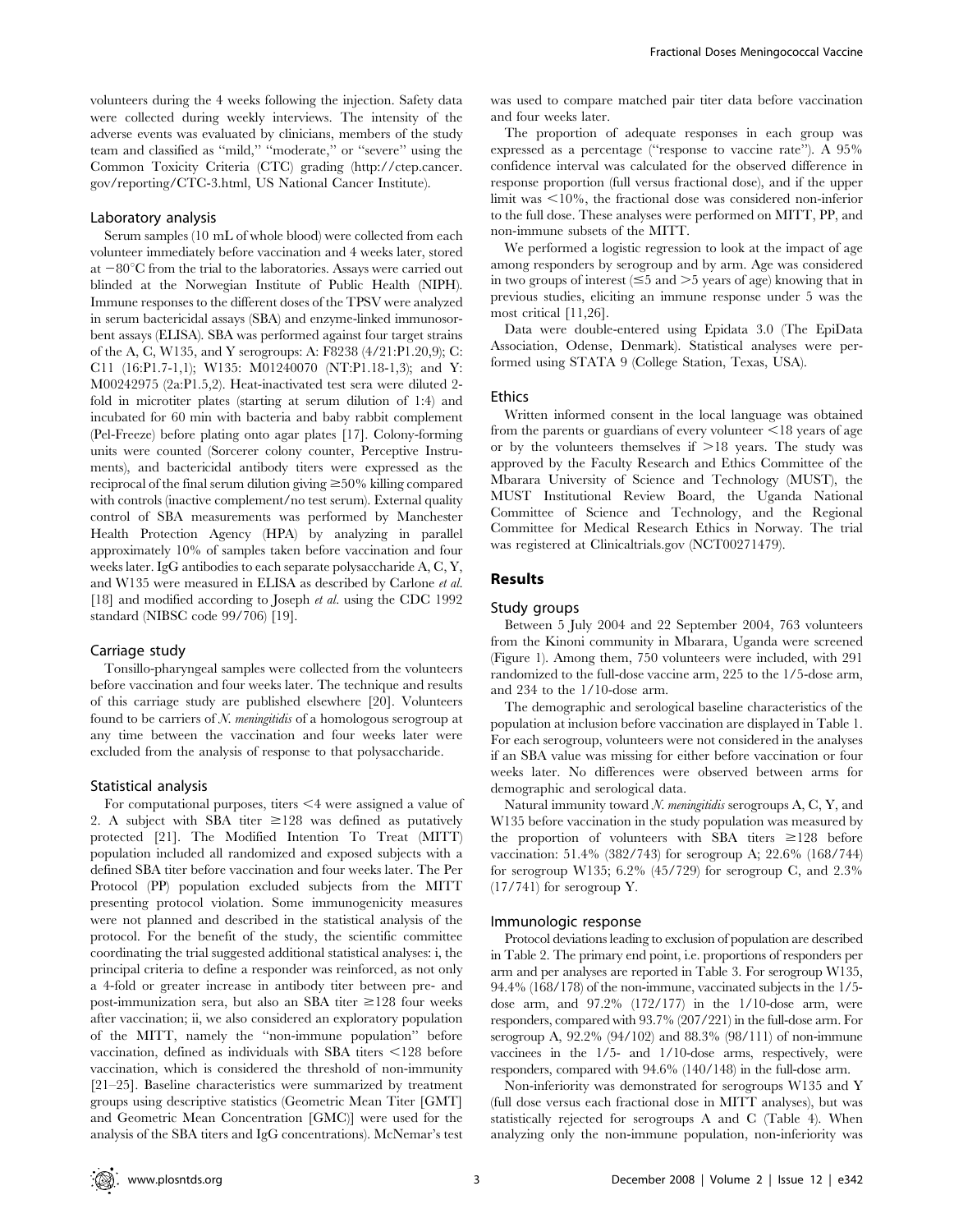

Figure 1. Consort flowchart. doi:10.1371/journal.pntd.0000342.g001

also demonstrated for full versus 1/5 doses for serogroups A (2.4% [95% confidence interval,  $-3.9$  to 8.8%]), W135 ( $-0.7\%$  [95% confidence interval,  $-5.4$  to 3.9%]), and Y (2.6% [95% confidence interval,  $-4.1$  to 9.3%]), but not for serogroup C (11.5% [95% confidence interval, 5.4 to 17.5%]) (Table 4). When considering the response by age group (logistic regression), children under 5 had a lower chance of positive response compared to older ones for serogroup W135 (significant only for full dose arm), serogroup C (significant for full dose and 1/5 dose arms) and for serogroup Y (significant for 1/10 dose arm) (Table 5). For serogroup A, although not significant, fractional doses seem to elicit a better response in children under 5.

The secondary immunogenicity criterion based on ELISA data is reported on Figure 2. For each serogroup and each dose of vaccine, the geometric means of IgG concentrations showed no difference between arms before vaccination but a significant

## Table 1. Demographic and serological baseline characteristics

|                              |              | Full dose $(n=291)$ | 1/5 dose (n = 224)* | 1/10 dose $(n = 235)^*$ |
|------------------------------|--------------|---------------------|---------------------|-------------------------|
| Age (years)                  | Median (IQR) | $9.1(5.1 - 13.1)$   | $9.1(5.1 - 13.1)$   | $9.1(5.1 - 14.1)$       |
| Sex                          | Ratio (M/F)  | 0.89(137/154)       | 1.06 (115/109)      | 0.90(111/124)           |
| Weight (kg)                  | Median (IQR) | $25(16-37)$         | $25(17-37)$         | $25(17-39)$             |
| Height (cm)                  | Median (IQR) | 128.0 (107-146.5)   | 127.1 (110-146.5)   | 129.8 (108.5-149.4)     |
| <b>SBA A titers</b>          | GMT (GSD)    | 41.6 (21.6)         | 58.7 (20.9)         | 48.8 (21.0)             |
| <b>GMC IgG µg/mL ELISA A</b> | GMC (GSD)    | 2.6(2.4)            | 2.8(2.3)            | 2.4(2.4)                |
| <b>SBA W135 titers</b>       | GMT (GSD)    | 7.1(10.0)           | 6.0(8.6)            | 7.1(10.1)               |
| GMC IgG µg/mL ELISA W135     | GMC (GSD)    | 2.7(2.5)            | 2.9(2.4)            | 2.9(2.3)                |
| <b>SBA C titers</b>          | GMT (GSD)    | 2.7(3.5)            | 2.8(3.9)            | 3.5(5.3)                |
| GMC IgG µg/mL ELISA C        | GMC (GSD)    | 0.9(2.4)            | 1.0(2.4)            | 1.0(2.3)                |
| <b>SBA Y titers</b>          | GMT (GSD)    | 2.2(1.9)            | 2.7(3.8)            | 2.2(2.0)                |
| <b>GMC IgG ug/mL ELISA Y</b> | GMC (GSD)    | 2.9(2.4)            | 3.1(2.4)            | 3.1(2.3)                |

\* One patient randomized in the 1/5-dose group received 1/10 of the dose.

GSD: Geometric Standard Deviation.

doi:10.1371/journal.pntd.0000342.t001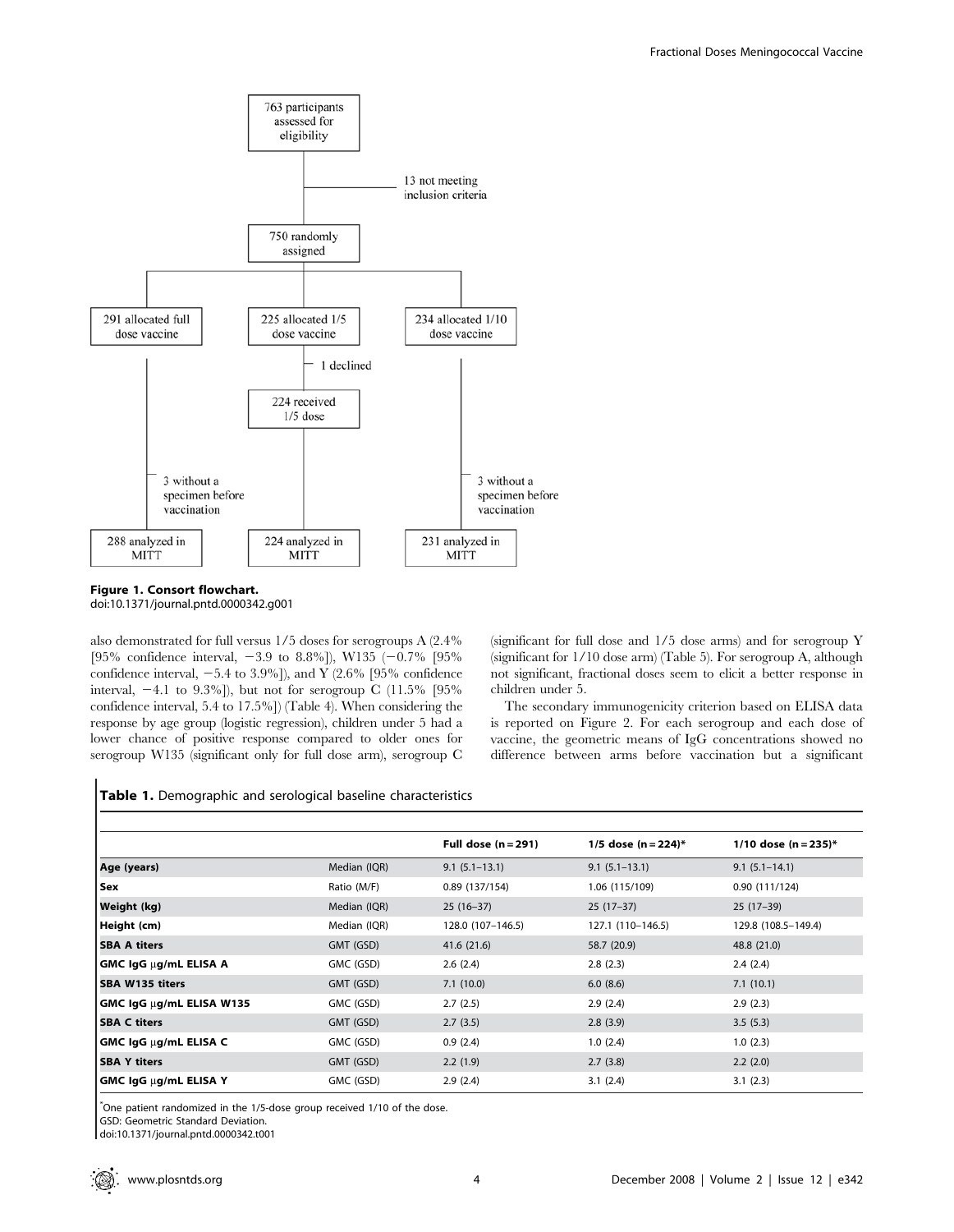Table 2. Description of individual exclusions by population (MITT, PP, Safety population) and randomized group

| Reason for exclusion                       | <b>Number of volunteers</b> | Randomized group                 | Excluded for                             |
|--------------------------------------------|-----------------------------|----------------------------------|------------------------------------------|
| Received 1/10 instead of 1/5               |                             | $1/5$ dose                       | PP all serogroups                        |
| Withdrew consent before vaccination        |                             | $1/10$ dose                      | MITT, PP, Safety Analysis all serogroups |
| Mis-stratified*                            |                             | 2 in 1/5 dose and 1 in 1/10      | PP all serogroups                        |
| Carrier of W135**                          |                             | 1in Full dose and 1 in 1/10 dose | PP for W135                              |
| Malnourished (weight/height $<-2$ Z-score) |                             | Full dose                        | PP all serogroups                        |

\* Allocated to the wrong age group.

\*\*Volunteers presenting a carriage of W135 between the vaccination and four weeks later.

doi:10.1371/journal.pntd.0000342.t002

difference four weeks later with full dose greater than both 1/5 and 1/10 doses. Statistically significant differences were observed between the vaccination and four weeks later for each dose and each serogroup  $(p<0.0001$  for all comparisons).

#### Adverse events

A total of 158 volunteers reported at least one adverse event during the 4 weeks after vaccination (171 total adverse events, Table 6). No significant statistical difference was observed among the three dose arms  $(\chi^2 \text{ test}, p=0.42)$ . The most commonly reported adverse events were upper respiratory tract infections (URTI) (57%) and malaria (20%). Five severe adverse events were recorded: one severe case of malaria, one severe episode of seizures, and 3 severe URTI, but these events were not considered to be related to the vaccination. Three adverse events considered ''probably related'' were reported and classified as mild (2 subjects with fever and 1 with headache).

## Quality control

External quality control of the SBA titer measurements showed no significant difference with regard to responders for serogroup A (McNemar pair matched test,  $p = 0.63$ ), serogroup C (p = 0.06), and serogroup Y ( $p = 0.41$ ). For serogroup W135, the difference was statistically significant  $(p<0.001)$ .

## Discussion

SBA is the accepted correlate of protection for meningococcal disease. In the MITT analysis of this study, non-inferiority was demonstrated between full and 1/5 and 1/10 fractional doses of TPSV in SBA response against the meningococcal serogroups W135 and Y. Non-inferiority was only shown between the full and 1/5 doses for serogroup A in the pre-vaccination, non-immune population. Non-inferiority was rejected for serogroup C in all analyses. Safety and tolerability data were favourable, as observed with TPSV in other studies [27,28].

In analyzing the proportion of responders per serogroup, we observed a decline in response for serogroup A and C from the full versus 1/5 dose, and this decrease was accentuated versus the 1/ 10 dose. For serogroup A, which is the most important serogroup to protect against in sub-Saharan Africa, the response in the MITT analysis decreased from 86% to 77%. Several elements must be considered in the interpretation of these results. A notable proportion of volunteers (51.4%) had high SBA titers against serogroup A prior to vaccination, presumably resulting from natural immunity. In demonstrating non-inferiority between the full and 1/5 dose groups in the non-immune population, the difference in responses occurred mainly in the naturally immune subgroup. These results suggest that the full dose may elicit higher

increase in SBA titers for subjects with pre-vaccination SBA titers  $\geq$ 128 compared with 1/5 of the dose. However, assuming that a post-vaccination SBA titer  $\geq$  128 is a proxy for vaccine efficacy, we believe that 1/5 of the dose induced an acceptable increase of SBA for non-immune populations, although it did not strictly meet the criteria we designed for the total population. When considering the response for children under five, overall fractional doses do not affect the chance of response compared to full dose. For serogroup A, the response could be possibly better in children under five with fractional doses, though the study was not powered to demonstrate this hypothesis.

For all serogroups, the IgG concentrations decreased with fractional doses. However, the SBA titer/IgG ratios showed similar results between arms for all serogroups (data not shown), indicating a higher proportion of bactericidal antibodies in fractional doses. This could be due to differences in antibody avidity, though this hypothesis would require further studies. In an epidemic response setting, the goal of a mass vaccination campaign is short term immunity-basically protection through to the end of the epidemic season. Therefore, longer duration of protection (presumably predicted by higher titers) is a less important issue.

Licensed meningococcal polysaccharide vaccines are known to confer an immunity of short duration (2–3 years) and are therefore not recommended in expanded vaccination programs [6,29]. But this characteristic may not impact the use of fractional dosing in a reactive mass vaccination campaign aimed at preventing further new cases during an ongoing epidemic. Study subjects in this trial were followed up to 2 years, and the duration of protection will be addressed later on.

Several potential limitations of this study must be addressed. Tolerability data were excellent; however, the weekly visits between the vaccination and four weeks later may not have been optimal to capture adverse events often occurring in the first days after vaccination. HIV testing was not systematically performed. Considering the epidemiological indicators of HIV in the adult population aged 15–49 years (HIV prevalence rate 6.7% [5.7– 7.6]) [30], and the exclusion criteria of known or suspected cases in our study population, the impact of HIV is unlikely to be noticeable. Injections of fractional doses with ''insulin syringes'' were considered relatively simple to perform in the field for the 1/ 5 (0.1 mL) dose, but the 1/10 (0.05 mL) dose was more difficult to inject. Such difficulty may have hampered the delivery of the 1/10 fractional dose. This evaluation was based on the informal evaluation from the study team. Considering the absence of difficulties to inject 1/5 of the dose providing the use of appropriate syringes and training, health workers engaged in an outbreak response during an epidemic should not faced major problems to implement this vaccination. The unexpected high background rate of immunity to serogroup A in the study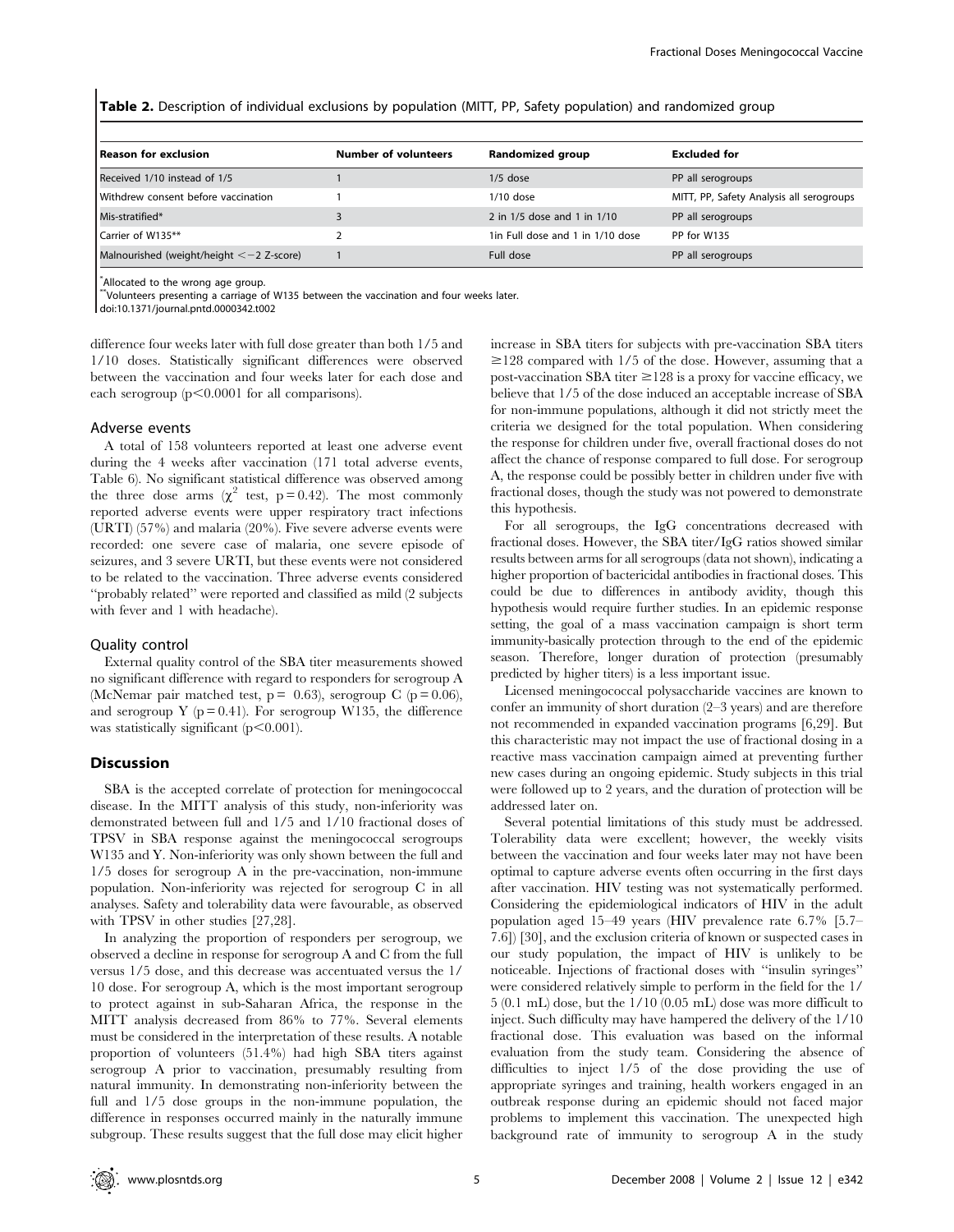Table 3. Proportion of responders per serogroup and per population and SBA GMT at 4 weeks after vaccination

| <b>Analyses</b> | Dose Group  |         | <b>Proportion of Responders</b> |               |            | <b>SBA Titers four weeks after vaccination</b> |  |  |
|-----------------|-------------|---------|---------------------------------|---------------|------------|------------------------------------------------|--|--|
|                 |             | n/N     | $\%$                            | 95% CI        | <b>GMT</b> | 95% CI                                         |  |  |
| Serogroup A     |             |         |                                 |               |            |                                                |  |  |
| MITT            | Full        | 249/289 | 86.2                            | $82.2 - 90.2$ | 3607.1     | 2952.8-4406.3                                  |  |  |
|                 | $1/5$ dose  | 173/224 | 77.2                            | $71.7 - 82.7$ | 2035.4     | 1600.1-2589.0                                  |  |  |
|                 | $1/10$ dose | 159/230 | 69.1                            | 63.2 -75.0    | 1367.6     | 1083.1-1726.8                                  |  |  |
| PP              | Full        | 247/287 | 86.1                            | $82.1 - 90.1$ | 3612.6     | 2953.3-4419.1                                  |  |  |
|                 | $1/5$ dose  | 172/222 | 77.5                            | $72.0 - 83.0$ | 2054.4     | 1612.2-2618.0                                  |  |  |
|                 | $1/10$ dose | 159/229 | 69.4                            | $63.5 - 75.3$ | 1369.3     | 1083.3-1730.7                                  |  |  |
| Non immune      | Full        | 140/148 | 94.6                            | $91.0 - 98.2$ | 1918.0     | 1426.0-2579.8                                  |  |  |
|                 | $1/5$ dose  | 94/102  | 92.2                            | 87.0-97.4     | 852.3      | 573.2-1267.5                                   |  |  |
|                 | $1/10$ dose | 98/111  | 88.3                            | 82.4-94.2     | 754.1      | 495.3-1148.1                                   |  |  |
| Serogroup W135  |             |         |                                 |               |            |                                                |  |  |
| <b>MITT</b>     | Full        | 269/289 | 93.1                            | $90.2 - 96.0$ | 2190.3     | 1728.9-2774.6                                  |  |  |
|                 | $1/5$ dose  | 212/224 | 94.6                            | $91.7 - 97.5$ | 2029.1     | 1573.7-2616.2                                  |  |  |
|                 | $1/10$ dose | 220/231 | 95.2                            | $92.5 - 97.9$ | 2422.7     | 1979.9-2964.6                                  |  |  |
| PP              | Full        | 267/286 | 93.4                            | $90.5 - 96.3$ | 2175.9     | 1714.2-2762.0                                  |  |  |
|                 | $1/5$ dose  | 210/222 | 94.6                            | $91.6 - 97.6$ | 2041.6     | 1582.2-2634.5                                  |  |  |
|                 | $1/10$ dose | 219/229 | 95.6                            | 93.0-98.2     | 2426.3     | 1979.7-2973.7                                  |  |  |
| Non immune      | Full        | 207/221 | 93.7                            | $90.5 - 96.9$ | 1539.5     | 1160.0-2043.2                                  |  |  |
|                 | $1/5$ dose  | 168/178 | 94.4                            | $91.0 - 97.8$ | 1517.4     | 1129.3-2039.0                                  |  |  |
|                 | $1/10$ dose | 172/177 | 97.2                            | 94.8-99.6     | 2008.3     | 1583.0-2547.9                                  |  |  |
| Serogroup C     |             |         |                                 |               |            |                                                |  |  |
| <b>MITT</b>     | Full        | 259/284 | 91.2                            | 87.9-94.5     | 1168.3     | 911.0-1498.2                                   |  |  |
|                 | $1/5$ dose  | 179/222 | 80.6                            | 75.4-85.8     | 472.1      | 332.3-670.6                                    |  |  |
|                 | $1/10$ dose | 171/223 | 76.7                            | $71.2 - 82.2$ | 399.3      | 277.1-575.4                                    |  |  |
| PP              | Full        | 257/282 | 91.1                            | 87.8-94.4     | 1175.1     | 914.9-1509.3                                   |  |  |
|                 | $1/5$ dose  | 177/220 | 80.4                            | $75.2 - 85.6$ | 467.3      | 328.0-665.8                                    |  |  |
|                 | $1/10$ dose | 170/222 | 76.6                            | $71.1 - 82.1$ | 396.3      | 274.6-572.0                                    |  |  |
| Non immune      | Full        | 252/271 | 93.0                            | $90.0 - 96.0$ | 1108.5     | 858.4-1431.5                                   |  |  |
|                 | $1/5$ dose  | 172/211 | 81.5                            | $76.3 - 86.7$ | 412.2      | 288.2-589.6                                    |  |  |
|                 | $1/10$ dose | 156/202 | 77.2                            | $71.4 - 83.0$ | 315.6      | 214.8-463.8                                    |  |  |
| Serogroup Y     |             |         |                                 |               |            |                                                |  |  |
| <b>MITT</b>     | Full        | 242/286 | 84.6                            | 80.4-88.8     | 936.2      | 673.7-1301.0                                   |  |  |
|                 | $1/5$ dose  | 185/224 | 82.6                            | $77.7 - 87.5$ | 772.7      | 529.2-1128.2                                   |  |  |
|                 | $1/10$ dose | 194/231 | 84.0                            | 79.3-88.7     | 822.6      | 569.8-1187.5                                   |  |  |
| PP              | Full        | 240/284 | 84.5                            | $80.3 - 88.7$ | 924.2      | 663.8-1286.7                                   |  |  |
|                 | $1/5$ dose  | 183/222 | 82.4                            | 77.4-87.4     | 768.3      | 524.4-1125.6                                   |  |  |
|                 | $1/10$ dose | 193/230 | 83.9                            | 79.2-88.6     | 816.8      | 565.1-1180.8                                   |  |  |
| Non immune      | Full        | 238/282 | 84.4                            | $80.2 - 88.6$ | 916.8      | 657.3-1278.8                                   |  |  |
|                 | $1/5$ dose  | 175/214 | 81.8                            | 76.7-86.9     | 687.5      | 466.1-1014.1                                   |  |  |
|                 | $1/10$ dose | 191/228 | 83.8                            | 79.0-88.6     | 798.1      | 551.1-1155.7                                   |  |  |

doi:10.1371/journal.pntd.0000342.t003

population has been a constraint to demonstrate the impact of the vaccination for this serogroup. Despite the fact that no large outbreak of meningococcal meningitis due to serogroup A had been declared in southern Uganda in the years prior to the study, it is likely that the strain was circulating in the region, following the outbreaks of serogroup A in neighbouring countries, Burundi and Rwanda in 2002 [31].

Quality control of the SBA titers showed satisfactory results for serogroups A, C, and Y. However, a discrepancy was found for the W135 serogroup. This discrepancy was found to be due to the use of a different strain between the two laboratories. Once repeated with same strain, there was no significant difference between the results of the two laboratories  $(p=0.31)$ . As the proportion of responders for serogroup W135 was the same in the two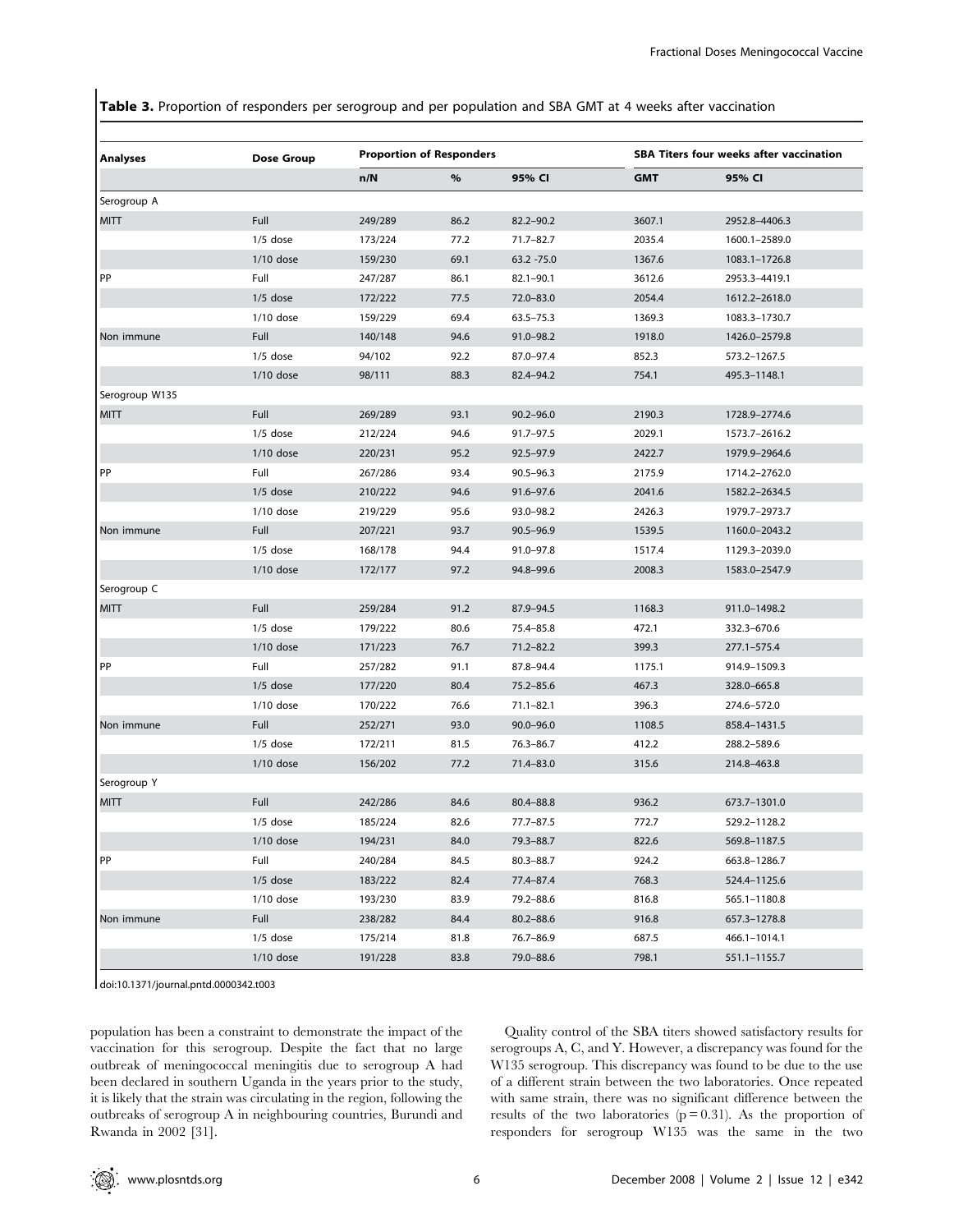Table 4. Non-inferiority analysis results of SBA responders per serogroup and analyses

|                   | <b>Total population</b>   |                     | <b>Non-immune population</b> |                      |  |
|-------------------|---------------------------|---------------------|------------------------------|----------------------|--|
| Serogroup A       | <b>MITT</b> ( $n = 743$ ) |                     | $(n = 361)$                  |                      |  |
|                   | Diff.                     | 95%CI               | Diff.                        | 95%CI                |  |
| Full dose vs 1/5  | $+8.9\%$                  | $[-2.1\%, +15.7\%]$ | $+2.4%$                      | $[-3.9\%, +8.8\%]$   |  |
| Full dose vs 1/10 | $+17.0%$                  | $[-9.8\%, +24.2\%]$ | $+6.3%$                      | $[-0.7\%, +13.3\%]$  |  |
| Serogroup W135    | <b>MITT</b> $(n = 744)$   |                     | $(n = 576)$                  |                      |  |
|                   | Diff.                     | 95%CI               | Diff.                        | 95%CI                |  |
| Full dose vs 1/5  | $-1.6%$                   | $[-5.7\%, +2.6\%]$  | $-0.7\%$                     | $[-5.4\%, +3.9\%]$   |  |
| Full dose vs 1/10 | $-2.2%$                   | $[-6.2\% +1.9\%]$   | $-3.5%$                      | $[-7.5\%, +0.5\%]$   |  |
| Serogroup C       | <b>MITT</b> $(n = 729)$   |                     | $(n = 684)$                  |                      |  |
|                   | Diff.                     | 95%CI               | Diff.                        | 95%CI                |  |
| Full dose vs 1/5  | $+10.6%$                  | $[-4.4\%]+16.7\%]$  | $+11.5%$                     | $[-5.4\%;+17.5\%]$   |  |
| Full dose vs 1/10 | $+14.5%$                  | $[-8.1\%;+21.0\%]$  | $+15.8%$                     | $[-9.2\% : +22.3\%]$ |  |
| Serogroup Y       | <b>MITT</b> $(n = 741)$   |                     | $(n = 724)$                  |                      |  |
|                   | Diff.                     | 95%CI               | Diff.                        | 95%CI                |  |
| Full dose vs 1/5  | $+2.0%$                   | $[-4.5\%;+8.5\%]$   | $+2.6%$                      | $[-4.1\%; +9.3\%]$   |  |
| Full dose vs 1/10 | $+0.6\%$                  | $[-5.7\%;+6.9\%]$   | $+0.6\%$                     | $[-5.8\%; +7.0\%]$   |  |

doi:10.1371/journal.pntd.0000342.t004

| Table 5. Logistic regression results of age effect on |  |
|-------------------------------------------------------|--|
| responder per serogroup and per arm–MITT population   |  |

| Serogroups                              | <b>Full dose</b>      |              | 1/5 dose |                                     | 1/10 dose |                       |
|-----------------------------------------|-----------------------|--------------|----------|-------------------------------------|-----------|-----------------------|
| Age>5 vs. ≤5<br>years old               | <b>OR</b><br>(95% CI) |              | OR.      | (95% CI)                            | <b>OR</b> | (95% CI)              |
| Serogroup A                             | 2.07                  | (0.99:4.31)  |          | $0.62$ $(0.27; 1.42)$               |           | $0.79$ $(0.39; 1.61)$ |
| <b>Serogroup W135</b> 2.78 (1.08; 7.15) |                       |              | 2.81     | (0.85; 9.28)                        | 0.37      | (0.05; 2.95)          |
| Serogroup C                             | 3.37                  | (1.44; 7.87) |          | 2.83 (1.36; 5.87)                   |           | $1.66$ $(0.81; 3.44)$ |
| Serogroup Y                             | 1.99                  | (0.98; 4.05) |          | 1.84 (0.85; 3.98) 2.46 (1.14; 5.30) |           |                       |

doi:10.1371/journal.pntd.0000342.t005

laboratories and the source of the discrepancy was identified, we believe that our overall results of serogroup W135 are validated.

Baby rabbit complement was used in the SBA assays in accordance with international standard protocols to evaluate polysaccharide vaccines against meningococcal disease, but SBA with human complement might be more relevant to elucidate the immune response after disease and vaccination. Additional insight would be gained by assaying these sera in a human complement SBA assay, and such analyses are ongoing.

The two prevailing serogroups that cause  $N$ . *meningitidis* epidemics in the African Meningitis Belt are A and W135, and serogroups C and Y are not presently reported as the causal agent of meningitis epidemics in the region [6]. The WHO states that problems regarding the availability and affordability of protective



GMC ELISA serogroup C

GMC ELISA serogroup Y

Figure 2. ELISA IgG concentrations per serogroup and per arm before the vaccination and four weeks later in the MITT population (GMC with superior limit of 95%CI). GMC = geometric mean concentration.  $P<0.001$  for all comparisons between the vaccination and four weeks later for all serogroups.

doi:10.1371/journal.pntd.0000342.g002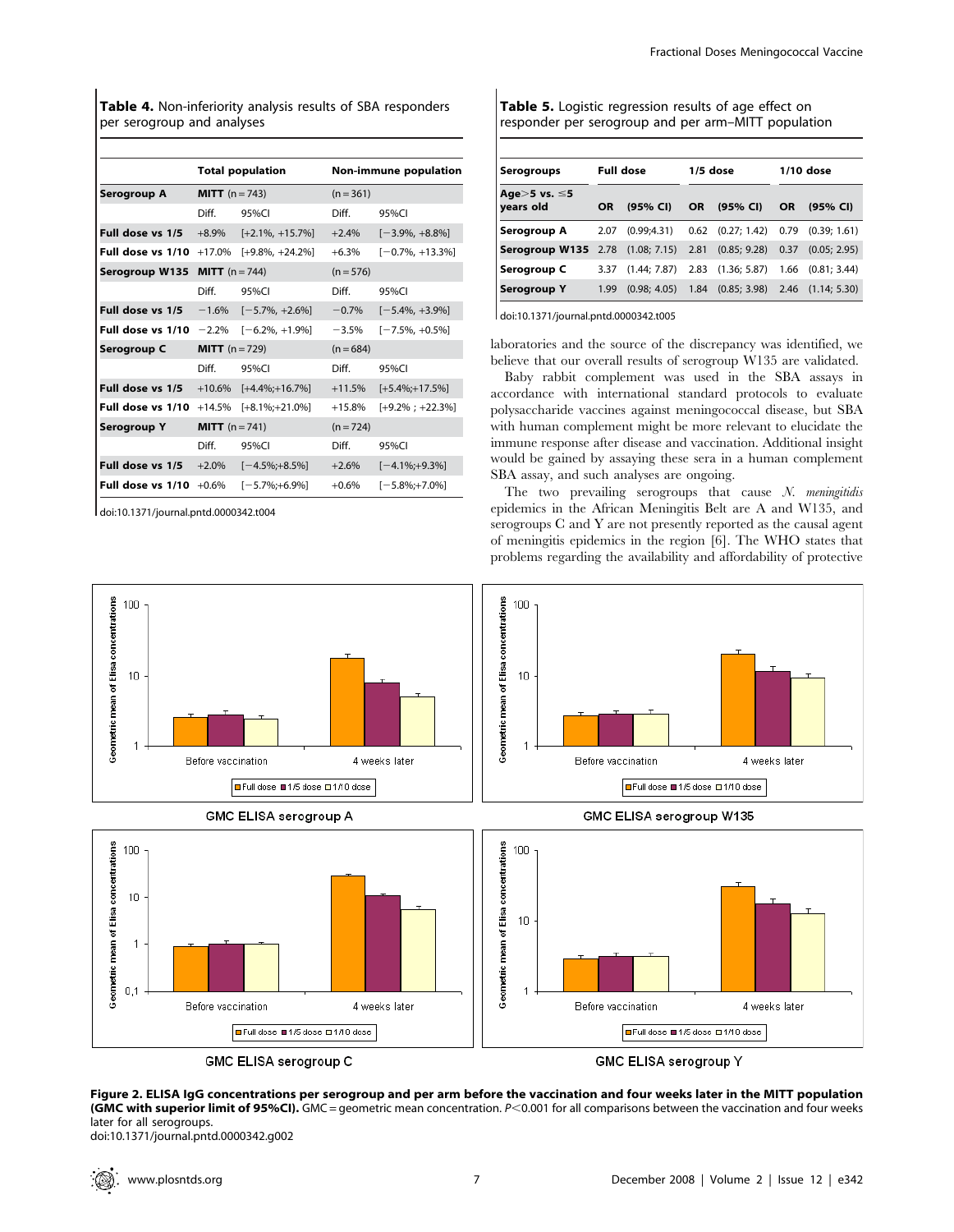Table 6. Distribution of adverse events following vaccination

| Distribution of adverse events<br>per week post-vaccination | Attendance at schedule visits<br>n/N (%) | <b>Full dose</b> | $1/5$ dose | $1/10$ dose | Total      |
|-------------------------------------------------------------|------------------------------------------|------------------|------------|-------------|------------|
| First week                                                  | 745/749 (99.5%)                          | 25               | 16         | 18          | 59 (34.5%) |
| Second week                                                 | 746/749 (99.6%)                          | 22               | 11         | 18          | 51 (29.8%) |
| Third week                                                  | 746/749 (99.6%)                          | 12               |            | 6           | 23 (13.5%) |
| Fourth week                                                 | 749/749 (100%)                           | 17               |            | 10          | 38 (22.2%) |
| <b>Total</b>                                                |                                          | 76 (44.4%)       | 43 (25.1%) | 52 (30.4%)  | 171 (100%) |

doi:10.1371/journal.pntd.0000342.t006

meningococcal vaccines over the coming years need to be addressed urgently [6]. A risk-benefit analysis of the use of fractional doses should guide decision-makers. Similar strategies with other vaccines have already proved successful [32]. Assuming 90%, short-term protection by the licensed meningococcal polysaccharide vaccines, and a conservative protection of 80% using a reduced 1/5 dose, the same amount of resources invested in vaccine purchase would protect 4.4 times more subjects. Although the cost of immunization is not a primary interest of this strategy in the context of a global shortage, the use of a fractional dose would decrease the cost per person vaccinated by approximately half (data not shown). While the advent of conjugate A vaccine will largely contribute to control serogroup A outbreaks in Africa, the scale-up of its production will not cover the entire ''meningitis belt'' target population over the next 3 to 5 years (Laforce M., Meningitis Vaccine Project, personal communication January 2008). Considering the current shortage of meningococcal vaccines for Africa and the prevalence of serogroups A and W135, the use of 1/5 fractional doses should be explored as an alternative strategy in mass vaccination campaigns.

# Supporting Information

## Alternative Language Abstract S1 Translation of the Abstract into French by Philippe J. Guerin

Found at: doi:10.1371/journal.pntd.0000342.s001 (0.03 MB DOC)

Protocol S1 Final approved protocol

Found at: doi:10.1371/journal.pntd.0000342.s002 (1.03 MB PDF)

#### References

- 1. Lapeyssonnie L (1968) [Comparative epidemiologic study of meningococcic cerebrospinal meningitis in temperate regions and in the meningitis belt in Africa. Attempt at synthesis]. Med Trop 28: 709–720.
- 2. World Health Organization (2000) Detecting meningococcal meningitis epidemics in highly-endemic African countries. Wkly Epidemiol Rec 75: 306–309.
- 3. Ouedraogo-Traore R, Hoiby EA, Sanou I, Sangare L, Kyelem N, et al. (2002) Molecular characteristics of Neisseria meningitidis strains isolated in Burkina Faso in 2001. Scand J Infect Dis 34: 804–807.
- 4. World Health Organization (2002) Meningococcal disease, serogroup W135, Burkina Faso. Wkly Epidemiol Rec 77: 152–155.
- 5. Zombre S, Hacen MM, Ouango G, Sanou S, Adamou Y, et al. (2007) The outbreak of meningitis due to Neisseria meningitidis W135 in 2003 in Burkina Faso and the national response: main lessons learnt. Vaccine 25 Suppl 1: A69–A71.
- 6. World Health Organization (2007) Risk of epidemic meningitis in Africa: a cause for concern. Wkly Epidemiol Rec 82: 79–87.
- 7. Greenwood B (2006) Editorial: 100 years of epidemic meningitis in West Africahas anything changed? Trop Med Int Health 11: 773–780.
- 8. Jodar L, Feavers IM, Salisbury D, Granoff DM (2002) Development of vaccines against meningococcal disease. Lancet 359: 1499–1508.
- 9. LaForce FM, Konde K, Viviani S, Preziosi MP (2007) The Meningitis Vaccine Project. Vaccine 25 Suppl 1: A97–100.
- 10. Artenstein MS, Gold R, Zimmerly JG, Wyle FA, Branche WC Jr, et al. (1970) Cutaneous reactions and antibody response to meningococcal group C polysaccharide vaccines in man. J Infect Dis 121: 372–377.

#### Checklist S1 Consort Checklist

Found at: doi:10.1371/journal.pntd.0000342.s003 (0.06 MB DOC)

## Acknowledgments

The authors would like to extend their appreciation to the community of Kinoni for their participation, and to Angela Tuhimbisibwe for facilitating links between the research team and the community. We appreciate the support of the administration of Mbarara University of Science and Technology and the Mbarara District Health Office. We are indebted to the following individuals, who provided important technical or intellectual contributions to this study: at NIPH, Karin Bolstad, Anne Cathrine Kristoffersen, Ulla Heggelund, Irena Juniszewski, Anne-Marie Klem, Kirsten Konsmo, Trine Grønbeck, Torill Tangen, and Bente Møgster; at Mbarara Research Centre, the team of medical, nursing, and laboratory personnel; and at Manchester Health Protection Agency, Helen Findlow. We thank Ms. Rosamund Lewis (WHO Uganda office) and Dr. Ambrose Talisuna (Ugandan Ministry of Health) for monitoring the study. Special thanks to John McLeod Griffiss for valuable discussions and providing raw (unpublished) data, to Elisabeth Baudin for statistical advice, and to Oliver Yun for his editing advice on the manuscript. We are grateful to Aventis Pasteur for donating the vaccines used in the trial.

#### Author Contributions

Conceived and designed the experiments: PJG LMN ER LOF ISA JAR DAC. Performed the experiments: LMN CF FB CN RB VB RT PP DAC. Analyzed the data: PJG LMN LP SG PP. Contributed reagents/materials/ analysis tools: PJG LMN ER LP RB SG PP DAC. Wrote the paper: PJG LMN CF ER FB CN LOF ISA JAR PP DAC.

- 11. Gold R, Lepow ML, Goldschneider I, Draper TL, Gotschlich EC (1975) Clinical evaluation of group A and group C meningococcal polysaccharide vaccines in infants. J Clin Invest 56: 1536–1547.
- 12. Griffiss JM, Brandt BL, Broud DD (1982) Human immune response to various doses of group Y and W135 meningococcal polysaccharide vaccines. Infect Immun 37: 205–208.
- 13. Griffiss JM, Brandt BL, Broud DD, Altieri PL, Berman SL (1985) Relationship of dose to the reactogenicity and immunogenicity of meningococcal polysaccharide vaccines in adults. Mil Med 150: 529–533.
- 14. Brandt BL, Griffiss JM, Broud DD, Boslego JW (1988) Tetravalent meningococcal polysaccharide vaccine. Relashionship of dose to immunogenicity and reactogenicity in young adults. In: Kluwer Academic Publishers, editors. Gonococci and Meningococci. Dordrecht, The Netherlands. pp 33–37.
- 15. Campagne G, Schuchat A, Djibo S, Ousseini A, Cisse L, et al. (1999) Epidemiology of bacterial meningitis in Niamey, Niger, 1981–96. Bull World Health Organ 77: 499–508.
- 16. Lellouch J, Lazar P (1974) Méthodes statistiques en expérimentation biologique. Paris, Flammarion.
- 17. Borrow R, Carlone GM (2001) Serogroup B and C serum bactericidal assays. In: Pollard AJ MMe, ed. Meningococcal vaccines: methods and protocols. Methods in molecular medicine. Totowa (New Jersey): Humana Press. pp 289–304.
- 18. Carlone GM, Frasch CE, Siber GR, Quataert S, Gheesling LL, et al. (1992) Multicenter comparison of levels of antibody to the Neisseria meningitidis group